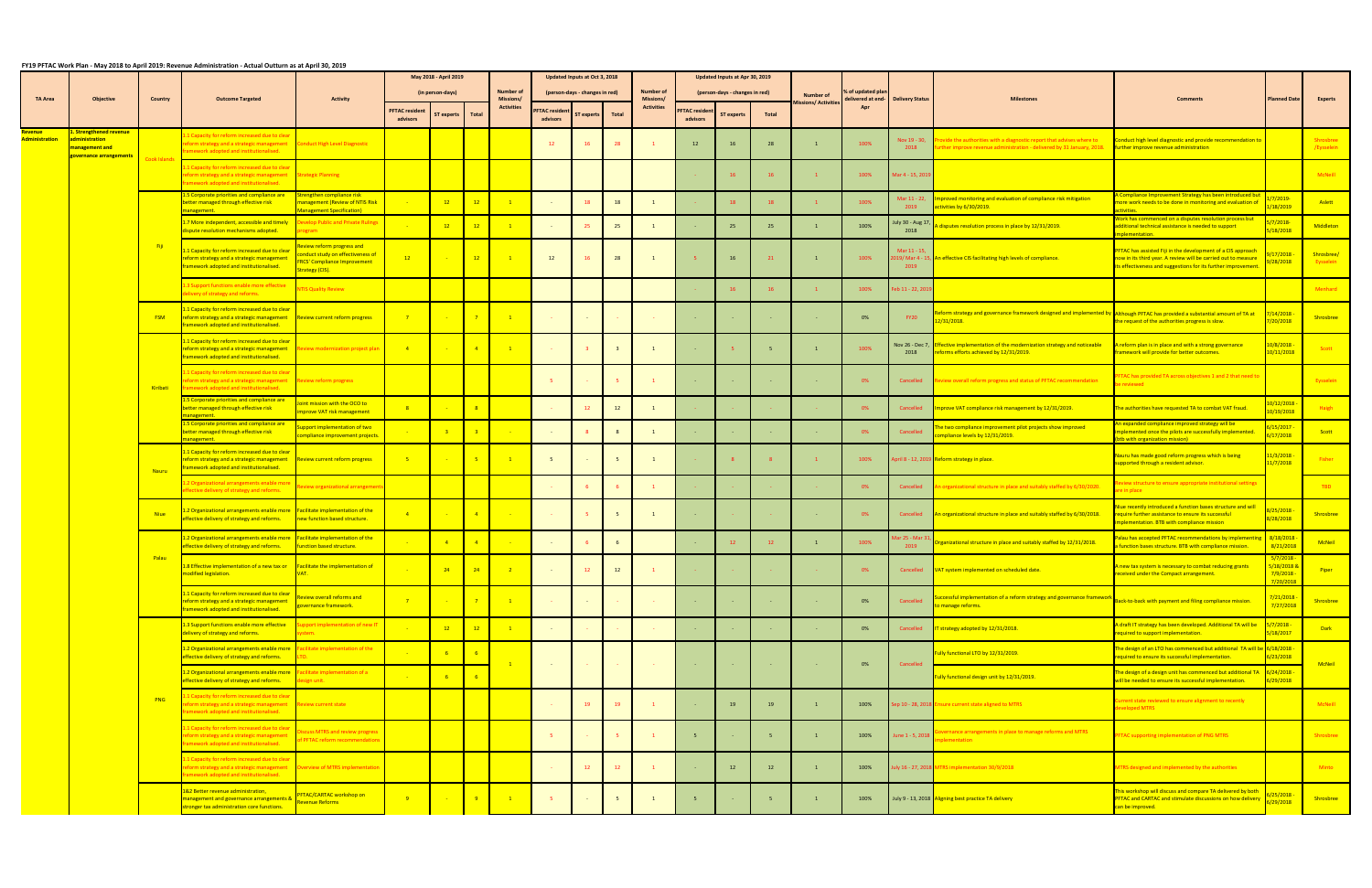|                    | 1 Capacity for reform increased due to clear<br>eform strategy and a strategic management<br>ramework adopted and institutionalised.                                 | Workshop - Providing a framework<br>on managing change in tax<br>ministration modernization    | $-5$  | $-5$                | 10               | $\mathbf{1}$       |                         |    |                |              |                         |    |                         |                 | 0%   | Cancelled                        | Build management capability to manage transformational change.                                                                                                                                      | is workshop will provide managers with insights to manage<br>rganizational change.                                                                      | 8/20/2018<br>8/24/2018   | B.D /Shrosbree          |
|--------------------|----------------------------------------------------------------------------------------------------------------------------------------------------------------------|------------------------------------------------------------------------------------------------|-------|---------------------|------------------|--------------------|-------------------------|----|----------------|--------------|-------------------------|----|-------------------------|-----------------|------|----------------------------------|-----------------------------------------------------------------------------------------------------------------------------------------------------------------------------------------------------|---------------------------------------------------------------------------------------------------------------------------------------------------------|--------------------------|-------------------------|
|                    | 1.1 - 1.5 PITAA Heads meeting - Management<br>and core tax functions.                                                                                                | Reviewing regional progress during<br>1017/2018 and planning ahead.                            |       |                     | $-5$             | $\mathbf{1}$       |                         |    |                | <sup>1</sup> |                         |    |                         | $\overline{1}$  | 100% | Sep 11 - 13, 2018                | ccessful PITAA heads meeting and collective plans to further strengthen<br>egional reforms.                                                                                                         | FTAC will continue to support the development of PITAA into 9/18/2018<br>strong tax administration association.                                         | 9/20/2018                | Eysselein               |
|                    | 3 Support functions enable more effective<br>lelivery of strategy and reforms.                                                                                       | scussion with IT Vendor to<br>nprove overall IT capability for PI                              |       |                     |                  |                    |                         |    |                |              | $\overline{\mathbf{3}}$ |    |                         | $\overline{1}$  | 100% |                                  | ug 15 - 17, 2018 Effective plans in place to support PIC IT capability                                                                                                                              | PFTAC discussions with IT vendor to resolve regional IT issues                                                                                          |                          | Shrosbree               |
| Regional           | 1 Capacity for reform increased due to clear<br>eform strategy and a strategic management<br>amework adopted and institutionalised.                                  | eading Change Workshop                                                                         |       |                     |                  |                    |                         |    |                |              | $\overline{1}$          |    |                         | $\mathbf{1}$    | 100% | Sep 18, 2018                     | onfirmation of technical assistance plan for FY19-20                                                                                                                                                | Agreement of TA plans with PICs                                                                                                                         |                          | Eysselein               |
|                    | .8 Effective implementation of a new tax or<br>dified legislation.                                                                                                   | AT Implementation awareness                                                                    |       |                     |                  |                    | $\overline{\mathbf{3}}$ |    |                |              | $\overline{\mathbf{3}}$ |    | $\overline{\mathbf{3}}$ | $\mathbf{1}$    | 100% | Sep 5 - 7, 201                   | reness of VAT implementation challenges with emphasis on PACER                                                                                                                                      | T implementation and PACER Plus impacts discussed with                                                                                                  |                          | Eysselein               |
|                    | &2 Better revenue administration,<br>anagement and governance arrangements & TADAT Regional Workshop<br>ronger tax administration core functions.                    |                                                                                                |       |                     |                  |                    |                         |    |                |              | $\overline{4}$          |    |                         | $\mathbf{1}$    | 100% |                                  | Mar 4 - 7, 2019 Create awareness of TADAT                                                                                                                                                           | reate awareness of TADAT dimensions                                                                                                                     |                          | sselein/ Martei         |
|                    | .5 Attend OCO annual conference                                                                                                                                      | Build on the alliance build with the<br>OCO to improve regional risk<br>nanagement capability. | $-5$  | <b>Simple State</b> | $\frac{1}{5}$    | $\blacksquare$ 1   |                         |    | $\overline{3}$ |              | $\overline{\mathbf{3}}$ |    |                         | $\mathbf{1}$    | 100% | Jun 11 - 13, 2018                | ttend the OCO conference in Melbourne and deliver a presentation or<br>sk management.                                                                                                               | support DRM, PFTAC and the OCO have entered into a<br>ategic partnership to improve risk management between tax<br>nd customs administrations.          | 11/2018<br>6/15/2018     | Shrosbree               |
|                    | 1 & 1.2 Capacity for reform increased due<br>lear reform strategy and a strategic<br>nanagement framework adopted and<br><b>Manifedant</b>                           | sist with annual report &<br>erformance reviews and<br>reparation of FY20 visits               |       |                     |                  |                    |                         |    |                |              |                         |    | 10 <sup>1</sup>         | $\overline{2}$  | 100% | eb 11 - 15, 20<br>& Apr 29 - May |                                                                                                                                                                                                     |                                                                                                                                                         |                          | Shrosbree               |
| RMI                | 1 Capacity for reform increased due to clear<br>eform strategy and a strategic management<br>ramework adopted and institutionalised.                                 | <b>view overall reform progress and</b><br>vernance framework.                                 | $-5$  | $\sim$ $\sim$       | $-5$             | $\blacksquare$     |                         |    |                |              |                         |    |                         |                 | 0%   | Cancelled                        | n administrative reform implementation plan in place and being regularly<br>onitored.                                                                                                               | TAC has assisted in setting up an administrative reform with<br>me progress made to date but additional TA is required to<br>ipport implementation.     | $7/9/2018 -$<br>/13.2018 |                         |
|                    | 1 Capacity for reform increased due to clear<br>eform strategy and a strategic management Review reform progress<br>mework adopted and institutionalised.            |                                                                                                | $-6$  |                     | $-6$             |                    |                         |    |                |              |                         |    |                         |                 | 0%   | Cancelled                        | eview PFTAC recommendations and status of implementation                                                                                                                                            | eview status of PFTAC recommendation                                                                                                                    |                          | Eysselein               |
| Samoa              | .5 Corporate priorities and compliance are<br>better managed through effective risk<br>management.                                                                   | urther strengthen compliance risk<br>anagement                                                 |       | $\sim 100$          | $-6$             | $\blacksquare$ 1   |                         |    |                |              |                         |    |                         |                 | 0%   | tpone to FY2                     | In industry partnership initiative targeting high risk industry segments<br>howing compliance improvements by 6/30/2019.                                                                            | industry partnership strategy to improve compliance has<br>een introduced but due to staff shortages has struggled to get 11/25/2018<br>off the ground. | 1/16/2018                |                         |
|                    | 1 & 1.2 Capacity for reform increased due t<br>lear reform strategy and a strategic<br>nanagement framework adopted and<br>stitutionalised.                          | prporate strategy, business plan<br>and structure plan                                         |       |                     |                  |                    |                         |    | 16             |              |                         | 16 | 16                      | $\mathbf{1}$    | 100% | ly 16 - 27, 2018                 | lew corporate strategy and business plan and structure designed and<br>plemented by 31/12/2020                                                                                                      | ew corporate strategy, business plan and structure designed<br>o facilitate modern tax administration                                                   |                          | McNeill                 |
|                    | 1 Capacity for reform increased due to clear<br>eform strategy and a strategic management<br>amework adopted and institutionalised.                                  | <b>Design modernization strategy</b>                                                           |       |                     |                  |                    |                         |    | 16             |              |                         | 16 | 16                      | $\overline{1}$  | 100% |                                  | Nov 5 - 16, 2018 Modernization strategy framework developed and agreed to by authorities M                                                                                                          | <b>Modernization framework developed to support tax reform:</b>                                                                                         |                          | Scott                   |
|                    | 1.2 Organizational arrangements enable more<br>ffective delivery of strategy and reforms.                                                                            | sign a LTO                                                                                     |       |                     |                  |                    |                         |    | 14             |              | -6                      |    | 14                      | $\mathbf{1}$    | 100% |                                  | ec 10 - 15, 2018 Design of large taxpayer office delivered by 31/12/2019                                                                                                                            | ities have requested assistance in the design of large<br>payer office as part of the reforms                                                           |                          | Shrosbree/<br>Eysselein |
|                    | 1.2 Organizational arrangements enable more<br>ffective delivery of strategy and reforms.                                                                            | roduce function based structure                                                                |       |                     |                  |                    |                         |    | 14             |              | 6                       |    | 14                      |                 | 100% | ec 16 - 21, 2018                 | inction based structure introduced by 20/6/2020                                                                                                                                                     | nction based structure currently being implemented to<br>pport overall reforms                                                                          |                          | Shrosbree/<br>Eysselein |
|                    | 1 Capacity for reform increased due to clea<br>eform strategy and a strategic management<br>amework adopted and institutionalised.                                   | eview reform progress                                                                          |       |                     |                  |                    | 12                      |    | 12             |              | 12                      |    | 12                      | $\overline{1}$  | 100% | Jul 23 - Aug 3<br>2018           | eate awareness of modernization opportunities 31/12/2018                                                                                                                                            | tential modernization enhancements discussed with the<br><i><b>uthorities</b></i>                                                                       |                          | Shrosbree               |
|                    | .8 Effective implementation of a new tax or<br>nodified legislation.                                                                                                 | acilitate the implementation of VAT                                                            |       | $-8$                | $-8$             |                    |                         |    |                |              |                         |    |                         |                 | 0%   | Cancelled                        | uccessful implementation of VAT.                                                                                                                                                                    | decision to implement a VAT has been made with a reques<br>om the authorities to support implementation.                                                | 11/5/2018<br>11/16/2018  | <b>Smith</b>            |
| <b>Timor-Leste</b> | .1 Capacity for reform increased due to clear<br>eform strategy and a strategic management   Develop MTRS.<br>amework adopted and institutionalised.                 |                                                                                                | 12    | 12                  | 24               |                    |                         |    |                |              |                         |    |                         |                 | 0%   |                                  | Cancelled Design and implementation of an MTRS by 6/30/2019.                                                                                                                                        | The authorities have requested assistance in the design of an 5/7/2018<br>MTRS.                                                                         | 5/18/2018                | Shrosbree /STX          |
| Tonga              | .1 Capacity for reform increased due to clear<br>eform strategy and a strategic management<br>ramework adopted and institutionalised.                                | Review current reform progress.                                                                | $-12$ | $\sim$ $\sim$       | 12               | $\blacksquare$ 1   | -9                      |    | 9              |              | 9                       |    |                         | $\overline{1}$  | 100% | May 21 - 29,<br>2018             | Successful implementation of a reform strategy and governance<br>iramework.                                                                                                                         | onduct a review of current reform initiatives and provide<br>dditional recommendations where necessary.                                                 | 2/12/2019<br>2/23/2019   | Shrosbree               |
|                    | 5 Corporate priorities and compliance are<br>etter managed through effective risk<br>magament                                                                        | velop an Industry Partnership -<br>urism Industry                                              |       |                     |                  |                    |                         | 16 | 16             | $\mathbf{1}$ |                         | 16 | 16                      | $\overline{1}$  | 100% | Aar 25 - Apr 5<br>2019           | dustry partnership developed by 31/12/2019                                                                                                                                                          | sign industry partnership strategy to improve compliance i<br>e tourism sector                                                                          |                          | Shrosbree               |
|                    | 1.2 Organizational arrangements enable more<br>effective delivery of strategy and reforms.                                                                           | eview structure and provide<br><b>Inther functional enhancements</b>                           |       |                     |                  |                    |                         |    | 16             |              |                         | 16 | 16                      | $\mathbf{1}$    | 100% | Jul 9 - 20, 2018                 | unctional enhancements effected by 31/12/2019                                                                                                                                                       | nctional approach expanded in line with modernization                                                                                                   |                          | Scott                   |
|                    | 1.2 Organizational arrangements enable more<br>effective delivery of strategy and reforms.                                                                           | rategy to expand LTO                                                                           |       |                     |                  |                    |                         | 16 | 16             | $\mathbf{1}$ |                         |    | 32                      | $\overline{2}$  | 100% | lov 5 - 16/ Ma<br>$4 - 15, 2019$ | an in place to expand LTO by 31/12/2019                                                                                                                                                             | rategy developed to expand number of taxpayers in the LTO                                                                                               |                          | Sutherland              |
|                    | 1 Capacity for reform increased due to clear<br>reform strategy and a strategic management TADAT Assessment<br>amework adopted and institutionalised.                |                                                                                                |       |                     |                  |                    |                         |    |                | $\mathbf{1}$ |                         |    |                         |                 | 0%   | Cancelled                        | <b>ADAT Assessment completed</b>                                                                                                                                                                    | uthorities have requested a TADAT assessment                                                                                                            |                          | FAD <sup>1</sup>        |
| Tuvalu             | .1 Capacity for reform increased due to clear<br>eform strategy and a strategic management<br>ramework adopted and institutionalised.                                | velopment of an IT strategy to<br>ek donor support                                             | 12    | <b>College</b>      | $\frac{12}{ }$   | $\blacksquare$     |                         |    | 8              | $\mathbf{1}$ |                         | 12 | 12                      | $\vert 1 \vert$ | 100% |                                  | Apr 4 - 13, 2019 A modernization plan.                                                                                                                                                              | revious PFTAC recommendations will be reviewed and<br>dditional recommendations provided where necessary.                                               | 3/12/2019<br>3/23/2019   | Lester                  |
|                    | L.2 Organizational arrangements enable more Review new functional structure<br>effective delivery of strategy and reforms.                                           | <b>Irrangements</b>                                                                            |       | $\sim 100$          | <b>Contract</b>  | <b>State State</b> |                         |    | 16             |              |                         | 16 | 16                      | $\mathbf{1}$    | 100% |                                  | view current organizational arrangements and governance<br>Aug 6 - 17, 2018 arrangements and provide the authorities with recommendations further it<br>provement - delivered by 31 December, 2018. | FTAC facilitated the introduction of a functional model - up<br>is first anniversary the authorities requested a review to<br>valuate progress.         |                          | McNeill                 |
| Vanuatu            | 1 Capacity for reform increased due to clear.<br>eform strategy and a strategic management Review current reform progress.<br>amework adopted and institutionalised. |                                                                                                | $-6$  | $\sim 10^{11}$      | $\blacksquare$ 6 |                    | 12                      |    | 12             | $\mathbf{1}$ |                         |    |                         | $\mathbf{1}$    | 100% | Feb 3 - 8, 2019                  | uccessful implementation of a reform strategy and governance<br>amework.                                                                                                                            | nuatu has made good progress in implementing<br>Iministrative reforms - additional TA required to further<br>stitutionalize new ways of work.           | $5/7/2018 -$<br>10/2018  | Eysselein               |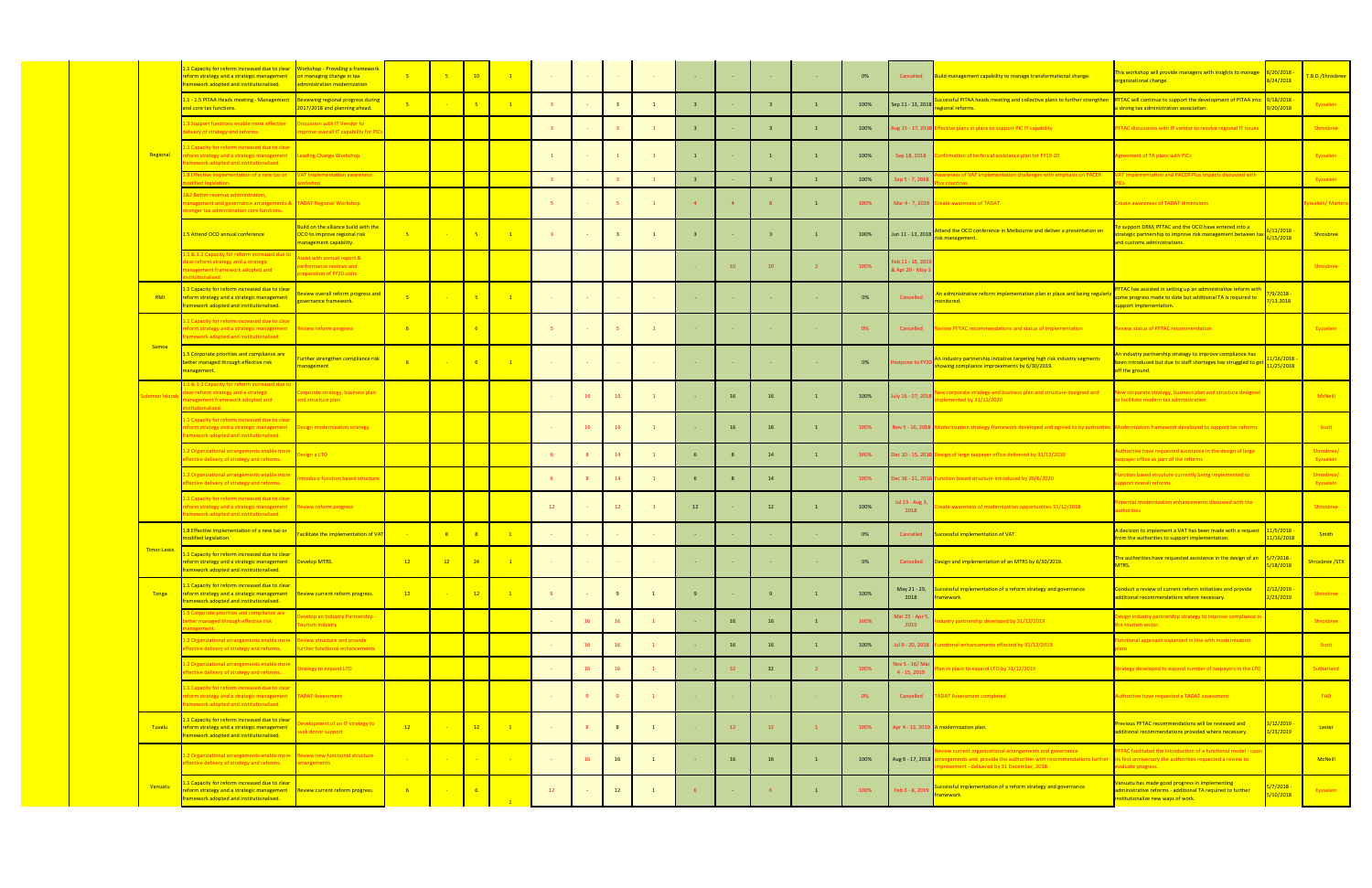|                      |                                                                                                 |              | Corporate priorities and compliance are<br>etter managed through effective risk                                                 | sign new generation compliance                                                             |                 |                 | 6              |                  |                | 6                       |              | 12 | 12 |                | 100% | an 26 - Feb 3<br>2019   | new compliance plan introduced with effect from 9/1/2018.                                                                      | nuatu introduced a CIS pilot project which has been<br>valuated - a new plan will be designed and include learnings<br>om the pilot.                                                                        | 18/2018                    | Shrosbree  |
|----------------------|-------------------------------------------------------------------------------------------------|--------------|---------------------------------------------------------------------------------------------------------------------------------|--------------------------------------------------------------------------------------------|-----------------|-----------------|----------------|------------------|----------------|-------------------------|--------------|----|----|----------------|------|-------------------------|--------------------------------------------------------------------------------------------------------------------------------|-------------------------------------------------------------------------------------------------------------------------------------------------------------------------------------------------------------|----------------------------|------------|
| <b>Iministration</b> | <b>Strengthened core</b><br>inctions evidenced by an<br>ccurate taxpayer base,                  |              | 2.3 A larger proportion of taxpayers meet their<br>iling obligations as required by law.                                        | engthen arrears and returns                                                                |                 |                 |                |                  | 16             |                         |              | 16 | 16 | $\overline{1}$ | 100% | eb 25 - Mar 8           | n operational plan in place to improve on-time filing by 31 December,                                                          | tential to improve on time filing which will contribute to<br>proved levels of voluntary compliance                                                                                                         |                            |            |
|                      | xpayer services<br>pporting voluntary<br>mpliance, improvements<br>in filing, payment and audit | Cook Islands | 2.4 A larger proportion of taxpayers meet their<br>payment obligations as required by law.                                      | anagement                                                                                  |                 |                 |                |                  |                | 16                      | $\mathbf{1}$ |    |    |                |      | 2019                    | An operational plan in place to improve on-time payment by 31 December                                                         | otential to improve on time payment which will contribute to<br>nproved levels of voluntary compliance                                                                                                      |                            | McGregor   |
|                      | activities                                                                                      |              | .5. Audit and other verification programs m<br>fectively ensure accuracy of reporting                                           | engthen audit capability and<br>ograms to ensure completeness<br>nd accuracy of reporting. |                 |                 |                |                  |                |                         |              | 16 | 16 | $\overline{1}$ | 100% | pril 22 - May 3<br>2019 |                                                                                                                                |                                                                                                                                                                                                             |                            | Home       |
|                      |                                                                                                 | Fiji         | 2.3 A larger proportion of taxpayers meet their<br>iling obligations as required by law.                                        | Strengthen strategies to improve on-<br>time filing.                                       |                 |                 |                |                  |                |                         |              |    |    |                | 100% | Dec 10 - 21, 201        | On-time filing operating at improved efficiency levels by 12/31/2018 and<br>measured against TADAT dimensions.                 | me gains have been made reflected in on-time filing rates<br>but more needs to be done to improve performance in this                                                                                       | 5/21/2018<br>5/26/2018     |            |
|                      |                                                                                                 |              | 2.4 A larger proportion of taxpayers meet their Strengthen strategies to improve on-<br>payment obligations as required by law. | ne payment.                                                                                |                 |                 |                |                  |                |                         |              |    |    |                |      |                         | On-time payment operating at improved efficiency levels by 31/12/2018<br>and measured against TADAT dimensions.                | Good progress has been made but potential to further                                                                                                                                                        | $5/27/2018 -$<br>6/1/2018  | Lawrence   |
|                      |                                                                                                 |              | 2.5. Audit and other verification programs more<br>effectively ensure accuracy of reporting                                     | Strengthen compliance in the HNW<br><b>ement</b>                                           |                 | 12              | 12             |                  | 16             | 16                      |              | 16 | 16 | $\overline{1}$ | 100% | Nov 12 - 23,<br>2018    | The audit function operating at improved efficiency levels by 12/31/2018<br>and measured against TADAT dimensions.             | ood progress has been made in reforming the audit<br>vironment but additional TA is required to take performanc<br>o a higher level.                                                                        | 7/2/2018<br>7/13/2018      | Piper      |
|                      |                                                                                                 |              | 2.3 A larger proportion of taxpayers meet th<br>ayment obligations as required by law.                                          | elf-assessment is used to declare<br>x liabilities and is strengthened                     |                 | 12              | 12             |                  | 21             | 21                      |              | 21 | 21 | $\mathbf{1}$   | 100% |                         | Jun 6-22, 2018 A self-assessment across main tax types in place by 12/31/2019.                                                 | elf assessment needs to be expanded to other taxes besides                                                                                                                                                  | 6/4/2018<br>6/15/2018      | McNeil     |
|                      |                                                                                                 |              | 2.3 A larger proportion of taxpayers meet the<br>ment obligations as required by law.                                           | If-assessment is used to declare<br>ax liabilities and is strengthened                     |                 |                 |                |                  | 18             | 18                      |              |    |    | $\mathbf{1}$   | 100% |                         | Feb 4 - 15, 2019 Self-assessment fully implemented for all taxes by 30 June, 2020.                                             | elf assessment needs to be expanded to other taxes besides                                                                                                                                                  |                            | McNeil     |
|                      |                                                                                                 |              | 2.2 Taxpayer Services initiatives to support<br>voluntary compliance are strengthened.                                          | engthen the taxpayer services<br>nctions to further improve<br>pluntary compliance levels. |                 | 12              | 12             | $\sim$           | 16             | 16                      |              |    |    |                | 0%   | Cancelled               | Taxpayer services operating at increased efficiency levels and measured<br>against TADAT dimensions.                           | bstantial improvements have been made to taxpayer<br>ervices but a more integrated approach to support the<br>Compliance Improvement Strategy has the potential to further<br>nprove voluntary compliance.  | 7/9/2018<br>7/20/2018      | Scott      |
|                      |                                                                                                 |              | 2.3 A larger proportion of taxpayers meet their Strengthen strategies to improve on<br>filing obligations as required by law.   | ime filing.                                                                                |                 | $\overline{4}$  |                |                  |                |                         |              |    |    |                | 100% | eb 18 - 23, 201         | On-time Filing operating at improved efficiency levels by 12/31/2019 and<br>measured against TADAT dimensions.                 | mpliance levels are low with a considerable commitment<br>equired by the authorities to improve current compliance                                                                                          | 8/6/2018<br>8/9/2018       | Lawrence   |
|                      |                                                                                                 | FSM          | 4 A larger proportion of taxpayers meet their<br>ayment obligations as required by law.                                         | Strengthen strategies to improve on-<br>ne payment.                                        |                 |                 |                | $\sim$           |                | 6                       |              |    |    |                |      | eb 24 - Mar 1<br>2019   | On-time payment operating at improved efficiency levels by 12/31/2019<br>and measured against TADAT dimensions.                | mpliance levels are low with a considerable commitment<br>quired by the authorities to improve current compliance                                                                                           | $3/10/2018 -$<br>8/13/2018 |            |
|                      |                                                                                                 |              | 2.2 Taxpayer Services initiatives to support<br>oluntary compliance are strengthened.                                           | engthen the taxpayer services<br>nctions to further improve<br>oluntary compliance levels. |                 |                 |                |                  |                | 16                      |              |    |    |                | - 0% | Cancelled               | Taxpayer services operating at increased efficiency levels and measured<br>against TADAT dimensions.                           | A taxpayer services strategy is in place but needs to be driven<br>by senior management.                                                                                                                    | 8/14/2018<br>8/17/2018     | Sutherland |
|                      |                                                                                                 |              | 2.1 Strengthened core tax functions.                                                                                            | eview operational modernization<br>blan and provide further assistance<br>oving forward.   | <b>Contract</b> | 4               |                | $\sim 10^{-11}$  |                |                         |              |    |    |                | 0%   | Cancelled               | The operational reform plan is monitored on a regular basis and<br>supported by a strong governance framework - by 12/31/2018. | A operational reform plan is in place and with a strong<br>overnance framework will provide for better outcomes.                                                                                            | /11/2018-<br>/14/2018      | Scott      |
|                      |                                                                                                 |              | 2.1 - 2.5 Strengthen core tax functions                                                                                         | view core tax functions                                                                    |                 |                 |                |                  | 8              |                         |              |    |    |                | - 0% | Cancelled               | engthened core tax functions reflecting improvements in compliance                                                             | erational plans across core tax functions                                                                                                                                                                   |                            | Scott      |
|                      |                                                                                                 |              | 2.3 A larger proportion of taxpayers meet their Strengthen strategies to improve on-<br>filing obligations as required by law.  | ne filing.                                                                                 |                 |                 |                |                  |                |                         |              |    |    |                | 100% | Nov 26 - Dec 7          | On-time filing operating at improved efficiency levels by 12/31/2019 and<br>measured against TADAT dimensions.                 | otential to improve on-time filing which will contribute to<br>nproved levels of voluntary compliance.                                                                                                      | 6/18/2018<br>6/19/2018     | Scott      |
|                      |                                                                                                 | Kiribati     | 4 A larger proportion of taxpayers meet their Strengthen strategies to improve or<br>ayment obligations as required by law.     | ne payment.                                                                                |                 |                 |                |                  |                |                         |              |    |    |                |      | 2018                    | On-time payment operating at improved efficiency levels by 12/31/2019<br>and measured against TADAT dimensions.                | otential to improve on-time Payment which will contribute to<br>mproved levels of voluntary compliance.                                                                                                     | $6/20/2018 -$<br>6/22/2018 | Scott      |
|                      |                                                                                                 |              | .5.Audit and other verification programs m<br>ectively ensure accuracy of reporting                                             | prove VAT audit methods                                                                    |                 |                 |                |                  |                |                         |              |    |    |                | 100% | ep 24 - 28, 20          | The audit function operating at improved efficiency levels by 12/31/2018<br>and measured against TADAT dimensions.             | Additional TA to be delivered to improve the audit function                                                                                                                                                 |                            | Haigh      |
|                      |                                                                                                 |              | 2.5. Audit and other verification programs mo<br>effectively ensure accuracy of reporting                                       | ngthen audit capability and<br>ograms to ensure completeness<br>and accuracy of reporting. |                 | 12              | 12             |                  | 12             | 12                      |              |    |    |                | 100% | eb 18 - Mar 1<br>2019   | The audit function operating at improved efficiency levels by 12/31/2018<br>and measured against TADAT dimensions.             | The authorities have requested TA to assist in building audit<br>capability.                                                                                                                                | 7/9/2018<br>7/20/2018      | Haigh      |
|                      |                                                                                                 | Nauru        | 2.1 - 2.5 Strengthen core tax functions                                                                                         | view core tax functions                                                                    |                 |                 |                |                  |                |                         |              |    |    |                |      | Cancelled               | Core tax functions operating at improved efficiency levels                                                                     | proved core tax functions facilitating improved compliance                                                                                                                                                  |                            | <b>TBD</b> |
|                      |                                                                                                 |              | 2.3 A larger proportion of taxpayers meet their Strengthen strategies to improve on-<br>filing obligations as required by law.  | ime filing.                                                                                | $\overline{4}$  | $\sim 10^{-1}$  | $\overline{4}$ | $\sim 10^{-1}$ . | $\overline{4}$ | 4                       |              |    |    |                |      | Cancelled               | On-time filing operating at improved efficiency levels by 12/31/2019 and<br>measured against TADAT dimensions.                 | liue has recently embarked upon a strategy to rebuild their<br>tax administration including the introduction of a function<br>based structure which includes an arrears and returns<br>nanagement function. | $3/13/2018 -$<br>/16/2018  |            |
|                      |                                                                                                 | Niue         | 2.4 A larger proportion of taxpayers meet their Strengthen strategies to improve on-<br>payment obligations as required by law. | me payment.                                                                                |                 |                 | 5              | <b>Contract</b>  |                | 5                       |              |    |    |                | 0%   | Cancelled               | On-time payment operating at improved efficiency levels by 12/31/2019<br>and measured against TADAT dimensions.                | Viue has recently embarked upon a strategy to rebuild their<br>tax administration including the introduction of a function<br>based structure which includes an arrears and returns<br>nanagement function. | 3/17/2018 -<br>3/21/2018   | Shrosbree  |
|                      |                                                                                                 |              | 2.2 Taxpayer Services initiatives to support<br>oluntary compliance are strengthened.                                           | rengthen the taxpayer services<br>nctions to further improve<br>luntary compliance levels. | $\overline{3}$  | <b>Contract</b> | $\overline{3}$ | <b>Contract</b>  |                | $\overline{\mathbf{3}}$ |              |    |    |                |      | Cancelled               | Taxpayer services strategy and function in place by 12/31/2019 and<br>measured against TADAT dimensions.                       | liue has recently embarked upon a strategy to rebuild their<br>ax administration including the introduction of a function<br>ased structure which includes a taxpayer services function.                    | $22/2018 -$<br>24/2018     |            |
|                      |                                                                                                 |              | 2.3 A larger proportion of taxpayers meet their Strengthen strategies to improve on-<br>filing obligations as required by law.  | me filing.                                                                                 |                 | $\Delta$        | $\mathbf{A}$   |                  |                |                         | 1            |    |    |                | 100% | Mar 11 - 22,            | On-time filing operating at improved efficiency levels by 12/31/2019 and<br>measured against TADAT dimensions.                 | A new function based structure has been introduced but more<br>A is needed to support implementation and new ways of                                                                                        | $6/2018 -$<br>9/2018       | Lawrence   |
|                      |                                                                                                 | Palau        | 2.4 A larger proportion of taxpayers meet their Strengthen strategies to improve on<br>payment obligations as required by law.  | me payment.                                                                                |                 | $\overline{4}$  | $\overline{4}$ | $\sim$           |                | 6                       |              |    |    |                |      | 2019                    | On-time payment operating at improved efficiency levels by 12/31/2019<br>and measured against TADAT dimensions.                | A new function based structure has been introduced but more<br>A is needed to support implementation and new ways of                                                                                        | $10/2018 -$<br>/13/2018    |            |
|                      |                                                                                                 |              | 2.2 Taxpayer Services initiatives to support<br>voluntary compliance are strengthened.                                          | engthen the taxpayer services<br>nctions to further improve<br>pluntary compliance levels. |                 | $\overline{4}$  | $\overline{4}$ | $\sim$           |                | 6                       |              |    |    |                | 100% | Apr 1 - 5, 201!         | Improved delivery of taxpayer services by 12/31/2019 and measured<br>against TADAT dimensions.                                 | new function based structure has been introduced but more<br>A is needed to support implementation and associated new<br>ways of work.                                                                      | 14/2018<br>/17/2018        | McNeil     |
|                      |                                                                                                 | PNG          | 2.2 Taxpayer Services initiatives to support<br>oluntary compliance are strengthened.                                           | engthen the taxpayer services<br>nctions to further improve<br>oluntary compliance levels. | $\sim 10^{-1}$  | - 6             |                |                  |                |                         |              |    |    |                | 0%   | Cancelled               | Improved delivery of taxpayer services by 12/31/2019 and measured<br>against TADAT dimensions.                                 | A decision to introduce a strengthened taxpayer services<br>unction has been made but additional TA will be required to<br>facilitate successful implementation. Back-to-back with LTO                      | $5/30/2018 -$<br>/5/2018   | McNeil     |
|                      |                                                                                                 |              | 2.5 Audit and other verification programs more Workshop - Build regional audit<br>effectively ensure accuracy of reporting      | anagement capability.                                                                      |                 |                 | $10-10$        |                  |                |                         |              |    |    |                | 0%   | Cancelled               | Improve audit management expertise.                                                                                            | The audit function in PICs can be improved through enhanced<br>nanagement capability (identified through a Training Needs                                                                                   | $/8/2018 -$<br>/12/2018    | TBD        |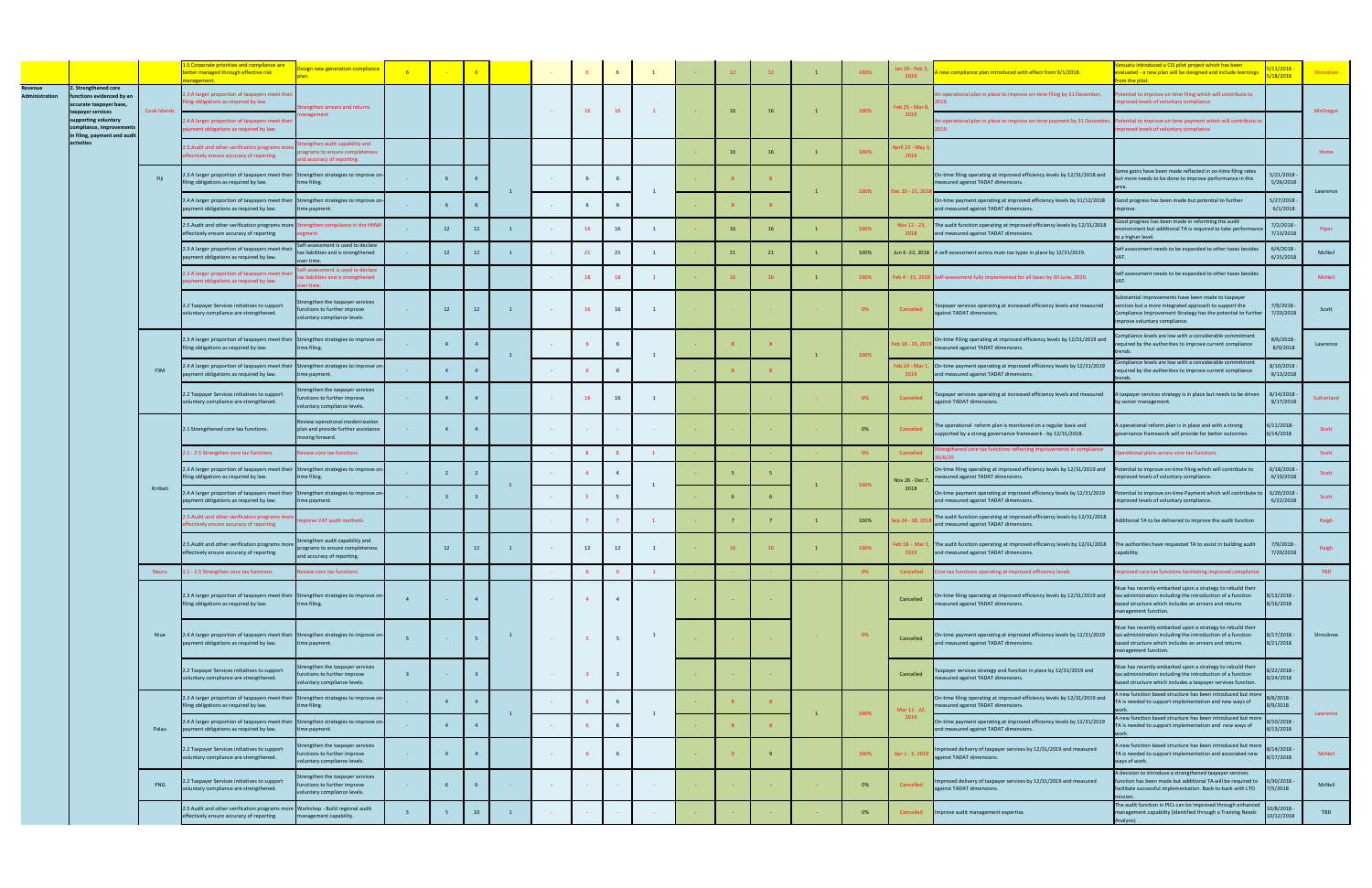|          | 2.3,2.4 A larger proportion of taxpayers meet<br>their filing and payment obligational                                          | <b>Jorkshop - Build regional capability</b><br>improve the management of<br>eturns and debt - managers. | 5 <sup>7</sup>  |     | 10  | $\overline{1}$ |            |                |    | <b>College</b> |    |                | 0%   | Cancelled                               | Improve returns and debt management capability.                                                                                  | Regional returns and debt management statistics show room<br>for improvement against TADAT dimensions.                                                           | 1/4/2019<br>1/8/2019      | <b>TBD</b>                    |
|----------|---------------------------------------------------------------------------------------------------------------------------------|---------------------------------------------------------------------------------------------------------|-----------------|-----|-----|----------------|------------|----------------|----|----------------|----|----------------|------|-----------------------------------------|----------------------------------------------------------------------------------------------------------------------------------|------------------------------------------------------------------------------------------------------------------------------------------------------------------|---------------------------|-------------------------------|
| Regional | 1.1 - 2.5 Strengthen core tax functions                                                                                         | orkshop to strengthen<br>agement of core tax functions                                                  |                 |     |     |                |            |                |    |                |    |                | 0%   | Cancelled                               | Senior management increased awareness of managing core tax functions                                                             | portunity exists to strengthen senior management ability to<br>nage core tax functions                                                                           |                           | Eysselein/<br>Shrosbree       |
|          | 2.1-2.5 Strengthen regional core tax<br>administration functions                                                                | egional attachments - strengthen<br>IC core tax functions.                                              |                 |     |     |                |            |                |    |                |    |                |      |                                         | mprove PIC core tax functions.                                                                                                   | Providing PIC staff with an opportunity to work with PFTAC o<br>issions will provide and build regional expertise.                                               | 5/1/2018<br>/30/2018      | TBD                           |
|          | 2.1-2.5 Strengthen regional core tax<br>administration functions                                                                | upport PITAA in developing "phase<br>one" e-learning training material.                                 |                 | 12  | 12  |                |            |                |    |                |    |                | 0%   | Cancelled                               | PITAA's first e-learning program delivered by 12/31/2018.                                                                        | PFTAC will continue to support the development of PITAA into 6/11/2018<br>a strong tax administration association.                                               | 5/25/2018                 | TBD                           |
|          | 2.1-2.5 Strengthen regional core tax<br>dministration functions                                                                 | orkshop - Taxpayer Survey                                                                               |                 |     |     |                |            |                |    |                |    |                | 100% | pr 15 - 18, 201                         |                                                                                                                                  |                                                                                                                                                                  |                           | /sselein/Fisher/<br>Shrosbree |
|          | 2.3 A larger proportion of taxpayers meet their<br>filing obligations as required by law.                                       | Strengthen strategies to improve on<br>time filing.                                                     |                 |     |     |                |            |                |    |                |    |                |      | Nov 5 - 8, 2018                         | On-time filing operating at improved efficiency levels by 12/31/2019 and<br>neasured against TADAT dimensions.                   | FTAC has assisted in setting up new processes to improve<br>efficiency levels but more work is needed to take performanc<br>to the next level.                   | $/11/2018 -$<br>14/2018   |                               |
| RMI      | 2.4 A larger proportion of taxpayers meet their Strengthen strategies to improve or<br>payment obligations as required by law.  | ime payment.                                                                                            |                 |     |     |                |            |                |    | $\mathbf{1}$   |    |                | 100% | Nov 9 - 12, 2018                        | On-time payment operating at improved efficiency levels by 12/31/2019<br>and measured against TADAT dimensions.                  | PFTAC has assisted in setting up new processes to improve<br>efficiency levels but more work is needed to take performance<br>to the next level.                 | 15/2018<br>/18/2018       | Lawrence                      |
|          | 2.2 Taxpayer Services initiatives to support<br>voluntary compliance are strengthened.                                          | engthen the taxpayer services<br>nctions to further improve<br>pluntary compliance levels.              |                 |     |     |                | $\sim$     |                |    |                |    |                |      | Nov 13 - 16,<br>2018                    | Improved delivery of taxpayer services by 12/31/2019 and measured<br>against TADAT dimensions.                                   | A taxpayer services plan is in place but more TA is needed to<br>institutionalize the concept.                                                                   | 6/19/2018<br>6/22/2018    |                               |
|          | 2.3 A larger proportion of taxpayers meet their Strengthen strategies to improve on-<br>filing obligations as required by law.  | me filing.                                                                                              |                 |     |     |                |            |                |    |                |    |                |      | Cancelled                               | On-time filing operating at improved efficiency levels by 12/31/2018 and<br>easured against TADAT dimensions.                    | TA assistance requested by the authorities to improve current 9/10/2018<br>compliance levels.                                                                    | /15/2018                  |                               |
|          | 2.4 A larger proportion of taxpayers meet their Strengthen strategies to improve on<br>payment obligations as required by law.  | me payment.                                                                                             |                 |     |     |                | $\sim$     |                |    | 1              |    |                | 0%   | Cancelled                               | On-time payment operating at improved efficiency levels by 12/31/2018<br>and measured against TADAT dimensions.                  | TA assistance requested by the authorities to improve current<br>ompliance levels.                                                                               | 9/16/2018<br>/21/2018     | Scott                         |
| Samoa    | 2.2 Taxpayer Services initiatives to support<br>voluntary compliance are strengthened.                                          | engthen the taxpayer services<br>nctions to further improve<br>pluntary compliance levels.              |                 |     |     |                | $\sim$     | 16             |    | $\overline{1}$ |    |                | 0%   | Cancelled                               | mproved delivery of taxpayer services by 12/31/2019 and measured<br>gainst TADAT dimensions.                                     | I taxpayer services function in place with potential to further<br>nprove service delivery and an create an environment that<br>improves voluntary compliance.   | 22/2018<br>28/2018        | Scott                         |
|          | 2.5 Audit and other verification programs mor<br>effectively ensure accuracy of reporting                                       | rengthen audit capability and<br>rograms to ensure completeness<br>and accuracy of reporting.           |                 | 12  | 12  |                | $\sim$     | 16             | 16 | $\overline{1}$ | 32 | 32             | 100% | Jan 14 - 26,<br>019/ Apr 1 - 12<br>2019 | The audit function operating at improved efficiency levels by 12/31/2018<br>and measured against TADAT dimensions.               | PFTAC audit modernization plan has been accepted by the<br>authorities but additional TA is required to assist with<br>implementation.                           | 20/2018<br>8/31/2018      | Sutherland                    |
|          | 2.3 A larger proportion of taxpayers meet their<br>filing obligations as required by law.                                       | Strengthen strategies to improve on-<br>ime filing.                                                     |                 |     |     |                | $\sim$     |                |    |                |    |                |      | un 4 - 11, 2018                         | On-time filing operating at improved efficiency levels by 12/31/2019 and<br>neasured against TADAT dimensions.                   | A PFTAC facilitated strategy has been introduced with some<br>initial progress being made - additional TA requested by the<br>uthorities.                        | 23/2018<br>/28/2018       | Lawrence                      |
|          | 2.4 A larger proportion of taxpayers meet their<br>payment obligations as required by law.                                      | Strengthen strategies to improve on<br>ime payment.                                                     |                 |     |     |                |            |                |    |                |    |                | 100% |                                         | un 12 - 20, 2018 On-time payment operating at improved efficiency levels by 12/31/2019<br>and measured against TADAT dimensions. | PFTAC facilitated strategy has been introduced with some<br>initial progress being made - additional TA requested by the<br>uthorities.                          | 29/2018 -<br>3/3/2018     |                               |
|          | 2.2 Taxpayer Services initiatives to support<br>voluntary compliance are strengthened.                                          | engthen the taxpayer services<br>nctions to further improve<br>luntary compliance levels.               | <b>Contract</b> |     |     |                | $\sim$ $-$ |                |    | <b>College</b> |    |                | 0%   | Cancelled                               | mproved delivery of taxpayer services by 12/31/2019 and measured<br>gainst TADAT dimensions.                                     | The authorities have requested TA to improve taxpayer<br>services.                                                                                               | $8/4/2018 -$<br>8/10/2018 |                               |
|          | 2.3 A larger proportion of taxpayers meet their<br>Solomon Islands filing obligations as required by law.                       | Strengthen strategies to improve on<br>ime filing.                                                      |                 |     |     |                |            |                |    |                |    |                | 0%   | Cancelled                               | On-time filing operating at improved efficiency levels by 12/31/2019 and<br>neasured against TADAT dimensions.                   | The authorities have decided to undertake administrative<br>eforms and requested PFTAC assistance to strengthen on-ti                                            | 0/1/2018<br>0/6/2018      | Lawrence                      |
|          | 2.4 A larger proportion of taxpayers meet their<br>payment obligations as required by law.                                      | Strengthen strategies to improve on-<br>ime payment.                                                    |                 |     |     |                | $\sim$     |                |    |                |    |                | 0%   | Cancelled                               | On-time payment operating at improved efficiency levels by 12/31/2019<br>and measured against TADAT dimensions.                  | The authorities have decided to undertake administrative<br>reforms and requested PFTAC assistance to strengthen on-ti<br>payment and management of tax arrears. | 1/7/2018<br>0/13/2018     |                               |
|          | 2.2 Taxpayer Services initiatives to support<br>voluntary compliance are strengthened.                                          | engthen the taxpayer services<br>nctions to further improve<br>pluntary compliance levels.              |                 |     |     |                |            | 12             | 12 | $\mathbf{1}$   |    |                | 0%   | Cancelled                               | mproved delivery of taxpayer services by 12/31/2019 and measured<br>gainst TADAT dimensions.                                     | he authorities have decided to undertake administrative<br>reforms and requested PFTAC assistance to strengthen<br>taxpayer services.                            | 0/14/2018<br>10/19/2018   | Shrosbree                     |
|          | 2.5. Audit and other verification programs more<br>ectively ensure accuracy of reporting                                        | lop audit plan                                                                                          |                 |     |     |                |            |                | 12 | $\overline{1}$ |    |                | 100% |                                         | Feb 4 - 15, 2019 Develop audit plan by 30/6/2019                                                                                 | requested to develop new generation audit plan                                                                                                                   |                           | Sutherland                    |
|          | 2.3 A larger proportion of taxpayers meet their Strengthen strategies to improve or<br>filing obligations as required by law.   | me filing.                                                                                              |                 |     |     |                |            | $\overline{4}$ |    |                |    |                |      | May 28 -31, 2018                        | On-time filing operating at improved efficiency levels by 12/31/2019 and<br>neasured against TADAT dimensions.                   | TA assistance requested by the authorities to improve curre<br>ompliance levels.                                                                                 | 5/21/2018<br>/24/2018     |                               |
| Tuvalu   | 2.4 A larger proportion of taxpayers meet their Strengthen strategies to improve on<br>payment obligations as required by law.  | me payment.                                                                                             |                 |     |     |                |            |                |    | $\overline{1}$ |    | $\overline{4}$ | 100% | Jun 1 - 4, 2018                         | On-time payment operating at improved efficiency levels by 12/31/2019<br>and measured against TADAT dimensions.                  | TA assistance requested by the authorities to improve current<br>compliance levels.                                                                              | 5/25/2018<br>/29/2018     | Scott                         |
|          | 2.2 Taxpayer Services initiatives to support<br>voluntary compliance are strengthened.                                          | engthen the taxpayer services<br>nctions to further improve<br>luntary compliance levels.               |                 |     |     |                | $\sim$ $-$ |                |    |                |    |                |      | Jun 5 - 8, 2018                         | Improved delivery of taxpayer services by 12/31/2019 and measured<br>gainst TADAT dimensions.                                    | ntroduce a taxpayer services strategy.                                                                                                                           | 5/30/2018<br>6/1/2018     |                               |
|          | 2.3 A larger proportion of taxpayers meet their Strengthen strategies to improve on<br>filing obligations as required by law.   | me filing.                                                                                              |                 |     |     |                | $\sim$     |                |    | 1              |    |                | 100% | 2019                                    | Mar 25 - 30, On-time filing operating at improved efficiency levels by 12/31/2019 and<br>measured against TADAT dimensions.      | Potential to improve on-time filing.                                                                                                                             | 1/5/2018<br>11/10/2018    | Scott                         |
| Tonga    | !.4 A larger proportion of taxpayers meet their<br>payment obligations as required by law.                                      | Strengthen strategies to improve on-<br>ime payment.                                                    |                 |     |     |                | $\sim$     |                |    |                |    |                |      | 2019                                    | Mar 31 - Apr 5, On-time payment operating at improved efficiency levels by 12/31/2019<br>and measured against TADAT dimensions.  | Potential to improve on-time payment.                                                                                                                            | 1/11/2018<br>11/16/2018   |                               |
|          | 2.5 Audit and other verification programs mor<br>effectively ensure accuracy of reporting                                       | rengthen audit capability and<br>rograms to ensure completeness<br>nd accuracy of reporting.            |                 | 12  | 12  | $\overline{1}$ | $\sim$     | 16             |    | $\mathbf{1}$   | 16 | 16             | 100% | Dec 3 - 14, 2018                        | The audit function operating at improved efficiency levels by 12/31/2018<br>and measured against TADAT dimensions.               | PFTAC audit modernization plan has been accepted by the<br>authorities but additional TA is required to assist with<br>implementation.                           | $2/2018 -$<br>7/13/2018   | Bell                          |
|          | 2.3 A larger proportion of taxpayers meet their Strengthen strategies to improve on<br>filing obligations as required by law.   | ime filing.                                                                                             |                 |     |     |                |            |                |    | 1              |    |                | 100% | Feb 4 - 9, 2019                         | On-time filing operating at improved efficiency levels by 12/31/2019 and<br>neasured against TADAT dimensions.                   | PFTAC will continue to support Vanuatu with the<br>mplementation of a function based structure which includes a<br>iling function.                               | 6/4/2018<br>6/9/2018      | McGregor                      |
| Vanuatu  | 2.4 A larger proportion of taxpayers meet their Strengthen strategies to improve on-<br>payment obligations as required by law. | ime payment.                                                                                            |                 |     |     |                |            |                |    |                |    |                |      | eb 10 - 15, 201                         | On-time payment operating at improved efficiency levels by 12/31/2019<br>and measured against TADAT dimensions.                  | PFTAC will continue to support Vanuatu with the<br>nplementation of a function based structure which includes<br>an arrears collection function                  | 6/10/2018<br>6/15/2018    |                               |
|          | 2.2 Taxpayer Services initiatives to support<br>voluntary compliance are strengthened.                                          | engthen the taxpayer services<br>nctions to further improve<br>luntary compliance levels.               |                 |     |     |                | $\sim$     |                |    | 1              |    |                | 100% | eb 4 - 8, 2019                          | mproved delivery of taxpayer services by 12/31/2019 and measured<br>gainst TADAT dimensions.                                     | PFTAC will continue to support Vanuatu with the<br>implementation of a function based structure which includes<br>taxpayer services function.                    | 6/16/2018<br>6/22/2018    | Shrosbree                     |
|          |                                                                                                                                 | <b>Total Days:</b>                                                                                      | 158             | 360 | 518 | 43             |            |                |    |                |    |                |      |                                         |                                                                                                                                  |                                                                                                                                                                  |                           |                               |